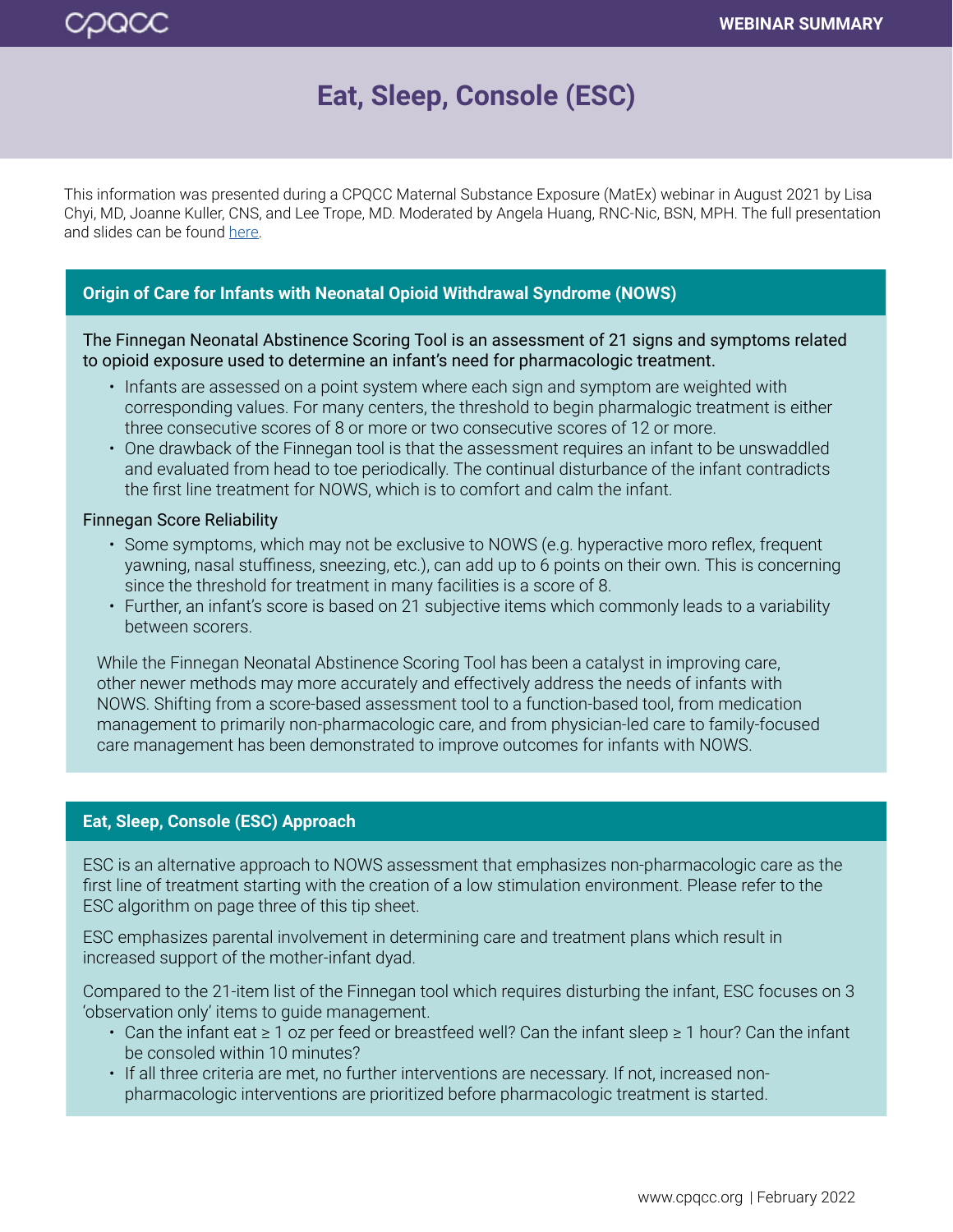## **Frequently Asked Questions**

### **Can Eat, Sleep, Console (ESC) be used alongside pharmacologic treatment?**

Yes! When non-pharmacologic care has been optimized but the infant is unable to eat, sleep, or be consoled, prn morphine may be used as guided by the ESC assessment. Non-pharmacologic interventions should continue to be optimized alongside morphine administration. If symptoms remain uncontrollable, move to a scheduled morphine treatment protocol. The infant is continually assessed to dictate treatment direction.

#### How do you get hospital administration on board in terms of cost and additional staffing/ **resources?**

Often the amount of resources and staffing currently in place are sufficient and only minimal changes must be made. A common staffing ratio between infants to nurses in the NICU is 2:1, with a priority to manage infants in an isolation room when possible. Many babies can and should be treated in the mother/baby unit though. A compelling reason to implement ESC is the demonstrated decreased length of stay for infants with NOWS compared to pharmacologic methods.

### t **How should we use the ESC assessment with late pre-term infants who may already have issues with eating and sleeping? Are there other infant/maternal population considerations?**

Although this issue requires frequent troubleshooting, the first step is to determine if the poor eating or sleeping is due to NOWS by excluding other possibilities (e.g., prematurity, transitional sleepiness in the first 24 hours, anatomically difficult latch, etc.). The ESC assessment must then be taken in context.

 For this reason, the ability to discern the differences between what one would normally expect when working with pre-term infants compared to those who are displaying symptoms of withdrawal can be valuable.

## <sup>t</sup> **What about polysubstance drug exposure and use of ESC protocols?**

As polysubstance drug exposure is very common, assessing what symptoms the infant is displaying most frequently will direct care. Babies tend to declare themselves one way or the other: infants exposed to methamphetamine are often very sleepy the first few days while infants with opioid exposure exhibit poor coordination. Optimizing non-pharmacologic care helps infants with both opioid or polysubstance related withdrawal.

One of the best tools for determining treatment plans is to give the infant time, which the ESC protocols advocate for. If necessary, an infant may be given food via an NG tube until a determination can be made.

## t **With COVID-19 protocols, decreased parent visitation, and decreased volunteers, how are units coping and still promoting ESC?**

In order to adapt to recent challenges, many units have come up with creative alternatives. Some nurses and residents have explored consoling the infant utilizing a baby carrier, though this should be approved by hospital administration prior to implementation. Another unit noted using a self-rocking bassinet (the SNOO) for infants with NOWS to soothe the patient when neither staff nor family were available.